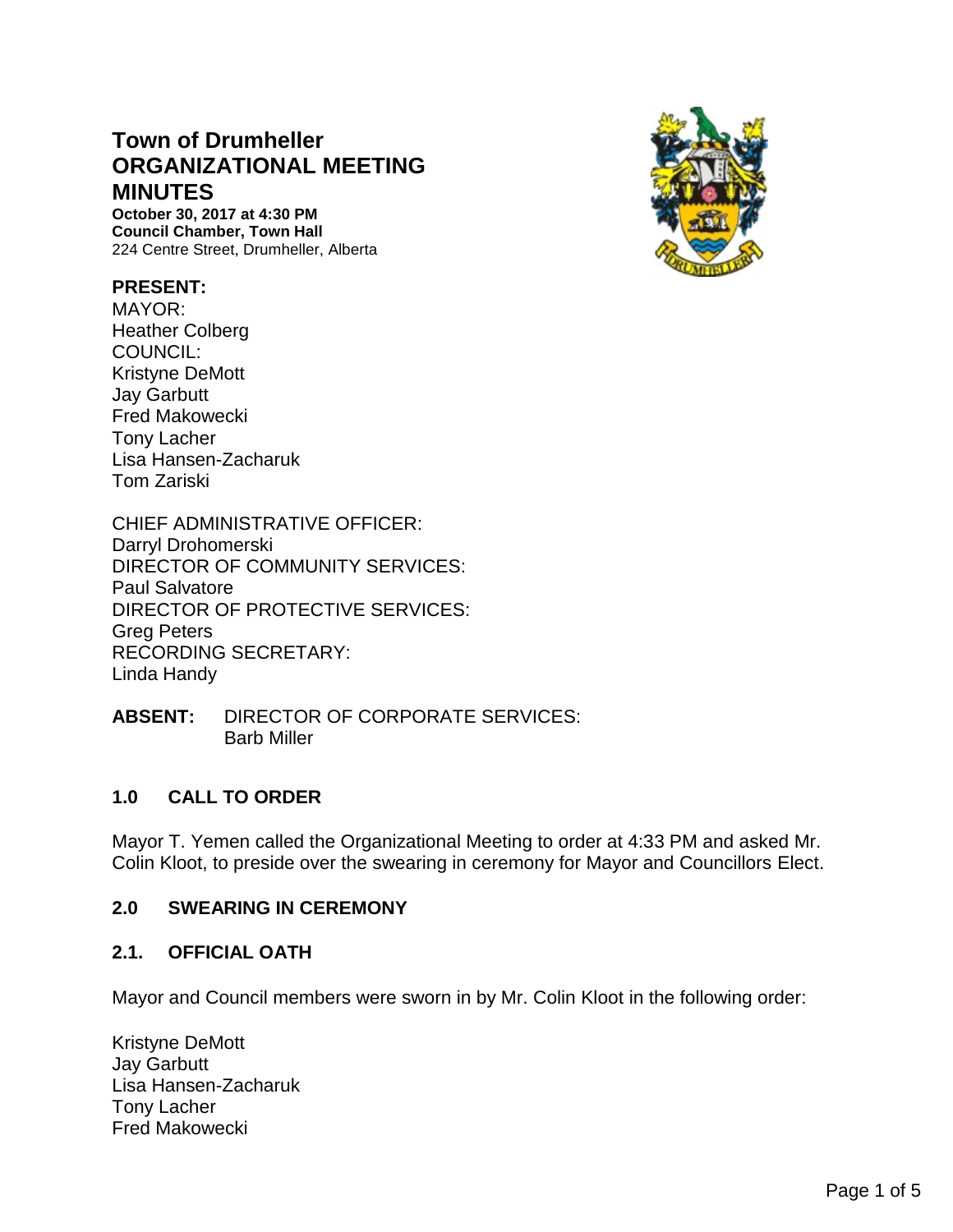Tom Zariski Heather Colberg

### **2.2. PASSING THE CHAIN OF OFFICE**

Terry Yemen passed the Chain of Office to Mayor Heather Colberg. Mayor Heather Colberg thanked the community, family and friends for their faith in electing her as Mayor as Drumheller. She stated that she looks forwarded to working with a wellrounded Council and with Administration. She further stated that she has asked for a seating change for better communications.

Mayor Heather Colberg asked that Items 5.1.2.; 5.1.3; and 5.1.4 be tabled until the next Regular Council Meeting.

**MO2017.ORG1** Garbutt, Hansen-Zacharuk moved to table Items 5.1.2; 5.1.3; and 5.1.4 until the next Regular Council Meeting. Carried unanimously.

### **2.3. APPROVAL OF DEPUTY MAYOR ROSTER**

2.3.1 Roster for Deputy Mayor

Mayor Heather Colberg presented the roster for Deputy Mayor.

**MO2017.ORG2** Hansen-Zacharuk, Garbutt moved that the Roster for Deputy Mayor be adopted as presented.

Councillor Jay Garbutt asked for a friendly amendment to exchange the time period for himself and Councillor Fred Makowecki to serve as Deputy Mayor. Council agreed.

**MO2017.ORG2A** Hansen-Zacharuk, Garbutt moved that the Roster for Deputy Mayor be adopted as amended. Carried unanimously.

### **2.4. OFFICIAL OATH OF DEPUTY MAYOR**

Mr. Colin Kloot to swear in Councillor Lisa Hansen-Zacharuk as Deputy Mayor for the months of November and December, 2017.

### **3.0 MAYOR HEATHER COLBERG'S REMARKS**

Mayor Heather Colberg expressed gratitude and respect towards the outgoing Town Council members, stating that they have all given so much to the Valley throughout their years on Council. She personally thanked Terry, Pat, Sharel and Tara for their involvement in the community and the many hours away from their family and friends. She further asked the outgoing Council members to continue to stay involved within the community and share their expertise and knowledge with the newly elected Council.

### **4.0 PRESENTATIONS TO FORMER MAYOR AND COUNCILLORS BY MAYOR HEATHER COLBERG**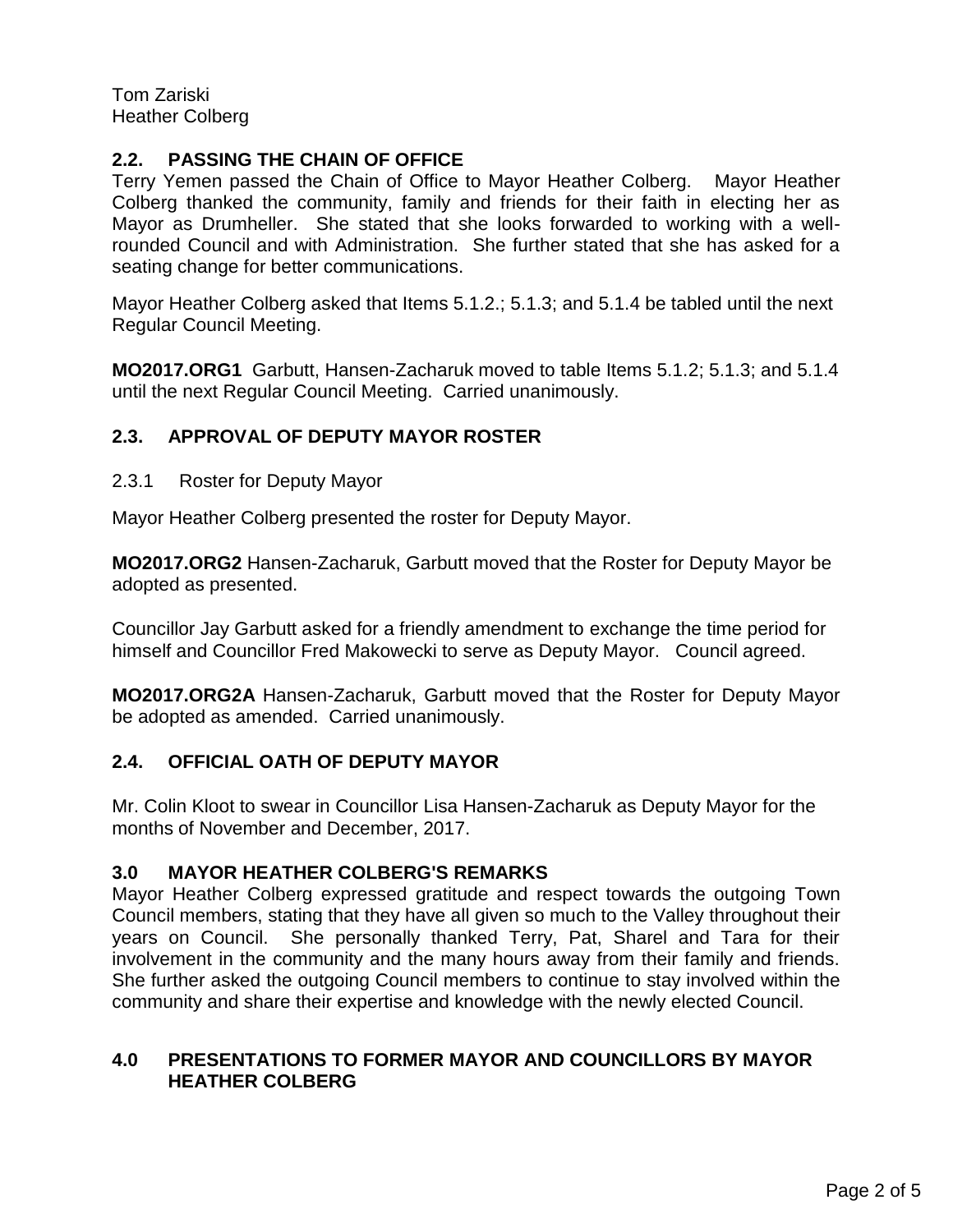Mayor Heather Colberg presented gifts to outgoing Town Council members: Tara McMillan, Sharel Shoff, Pat Kolafa and Terry Yemen.

# **5.0 APPOINTMENTS - RESOLUTION OF COUNCIL**

# **5.1. COUNCIL BOARDS**

5.1.1 RFD - Council Board Appointments

Mayor Heather Colberg presented the Town's 2017/18 Council Board Appointments

| <b>Airport Commission</b>                                             | Mayor Heather Colberg            |
|-----------------------------------------------------------------------|----------------------------------|
| <b>Municipal Planning Commission</b>                                  | <b>Tom Zariski</b>               |
|                                                                       | <b>Tony Lacher</b>               |
| <b>Palliser Regional Municipal Services</b>                           | Kristyne DeMott                  |
| <b>Drumheller Chamber of Commerce</b>                                 | Mayor Heather Colberg            |
| Drumheller&District Solid Waste Management Association Fred Makowecki |                                  |
| <b>Valley Bus Society</b>                                             | <b>Tony Lacher</b>               |
| Drumheller Public Library Board                                       | Patrick Kolafa                   |
| <b>Community Futures</b>                                              | <b>Tony Lacher</b>               |
| <b>Community Advisory Committee - RCMP</b>                            | <b>Tom Zariski</b>               |
| <b>Police Committee</b>                                               | <b>Fred Makowecki</b>            |
| <b>Crime Stoppers</b>                                                 | <b>Fred Makowecki</b>            |
| <b>Citizens on Patrol</b>                                             | <b>Tom Zariski</b>               |
| Drumheller Agriculture & Stampede Board                               | Lisa Hansen-Zacharuk             |
| Drumheller & District Seniors Foundation                              | <b>Tom Zariski</b>               |
| <b>Drumheller Housing Administration</b>                              | <b>Jay Garbutt</b>               |
| Subdivision and Development Appeal Board                              | <b>Jay Garbutt</b>               |
|                                                                       | Kristyne DeMott                  |
| <b>Disaster Service Committee</b>                                     | <b>Heather Colberg</b>           |
|                                                                       | <b>Jay Garbutt</b>               |
|                                                                       | <b>Fred Makowecki</b>            |
| <b>Community Standards Appeal Committee</b>                           | <b>Tony Lacher</b>               |
|                                                                       | <b>Jay Garbutt</b>               |
|                                                                       | Lisa Hansen-Zacharuk             |
| <b>Assessment Review Board</b>                                        | <b>Tony Lacher</b>               |
|                                                                       | Lisa Hansen-Zacharuk             |
|                                                                       | <b>Tom Zariski</b>               |
| <b>Economic Development Task Force</b>                                | <b>Heather Colberg</b>           |
|                                                                       | <b>Fred Makowecki</b>            |
| Red Deer River Municipal Users Group                                  | <b>Jay Garbutt</b>               |
| <b>Aqua 7 Steering Committee</b>                                      | <b>Tony Lacher</b>               |
| <b>Revitalization Corporation</b>                                     | <b>Heather Colberg</b>           |
|                                                                       | <b>Jay Garbutt</b>               |
| <b>Taxi Commission</b>                                                | Kristyne DeMott                  |
|                                                                       | <b>Tom Zariski</b>               |
| <b>Heritage Steering Committee</b>                                    | Lisa Hansen-Zacharuk             |
| Canadian Badlands Ltd.                                                | <b>Heather Colberg-Executive</b> |
|                                                                       | Lisa Hansen-Zacharuk-            |
|                                                                       | Shareholder                      |
|                                                                       | Kristyne DeMott-Shareholder      |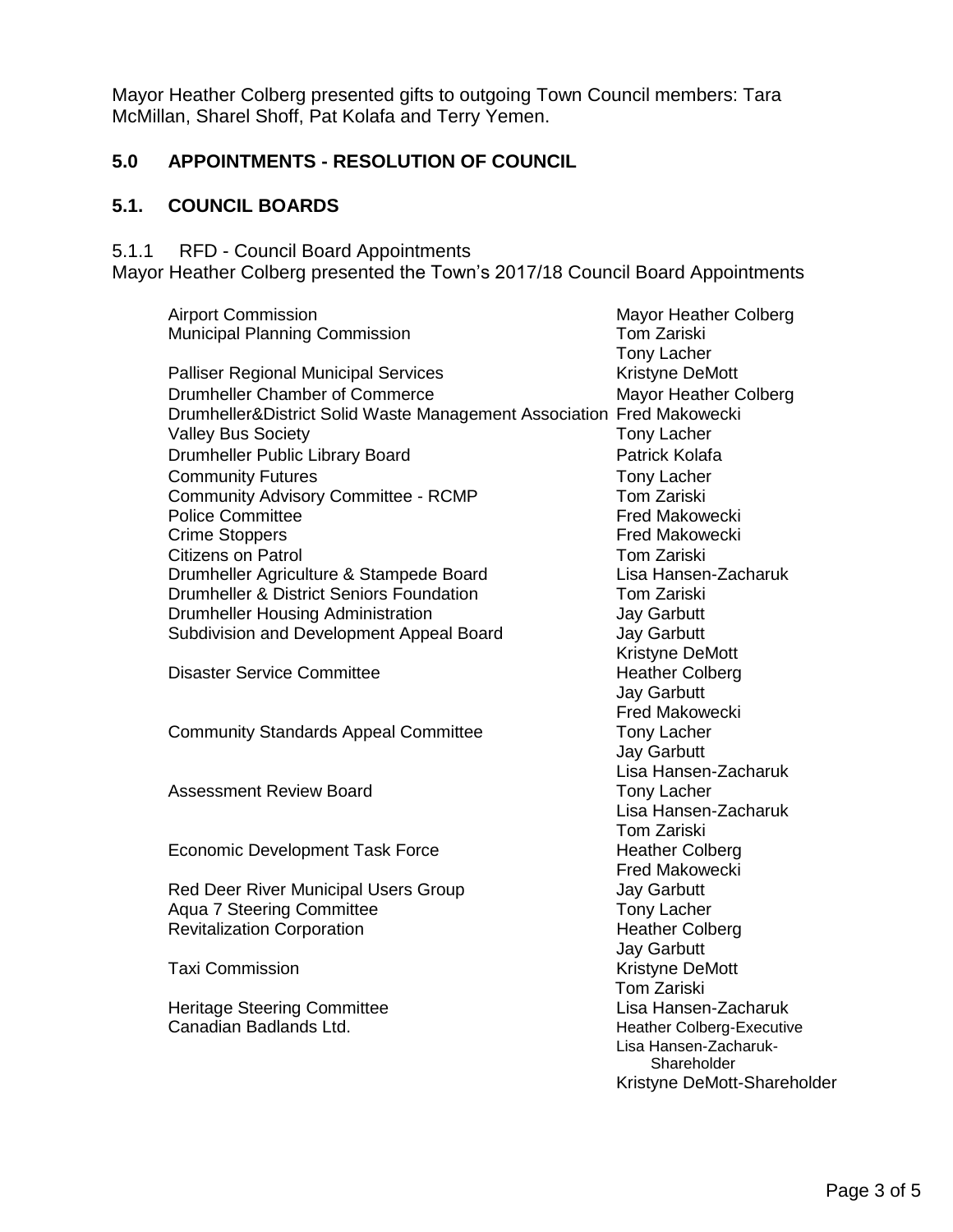**MO2017.ORG3** Hansen-Zacharuk, Zariski moved that the Council Board Appointments be adopted as presented. Carried unanimously.

5.1.2 RFD Council Reporting Requirements (Tabled)

5.1.3 RFD - Council Community Representation (Tabled)

5.1.4 RFD – Ethical Guidelines of Conduct for Members of Council (Tabled)

### **5.2. MUNICIPAL PLANNING COMMISSION**

D. Drohomerski advised that the Municipal Planning Commission has three vacancies resulting from the terms of members expiring. Stacey Gallagher and Clayton Gillis have served one term each and have resubmitted their names to serve for another term. As well, two new applications have come forward from Dennis Harder and Shelley Rymal. Adminisration recommends that the selection of three appointments be done by secret ballot.

**MO2017.ORG4** Zariski, Garbutt moved that Council approve the appointment of Stacey Gallagher, Clayton Gilles, Shelley Rymal to the Municipal Planning Commission for a three year term expiring on the date of Council's 2020 Annual Organizational Meeting. Carried unanimously.

### **5.3. SUBDIVISION AND DEVELOPMENT APPEAL BOARD**

D. Drohomerski advised that the term of the current Subdivision and Development Appeal Board members will expire on October 30, 2017, resulting in three vacancies on this board. Karen Ann Bertamini and Keith Hodgson have resubmitted their names. An application was received from Eileen Lefley. Administration thanked Don Guidolin for his service to the SDAB for many years.

**MO2017.ORG5** Garbutt, Makowecki moved that Council approve the appointments of Karen Ann Bertamini, Keith Hodgson and Eileen Lefley to the Subdivision and Development Appeal Board for a term expiring on the date of Council's 2018 Annual Organizational Meeting. Carried unanimously.

### **5.4 AIRPORT COMMISSION**

D. Drohomerski advised that the Drumheller Municipal Airport has had two vacancies on the Commission for a few years. Two newcomers to our community have submitted their names to serve in this capacity: Patrick Bonneville and Catherine Bonneville (both pilots).

**MO2017.ORG6** DeMott, Garbutt moved to go in camera at 5:05 PM. Carried unanimously.

**MO2017.ORG7** DeMott, Garbutt moved to come out of camera at 5:20 PM. Carried unanimously.

**MO2017.ORG8** DeMott, Zariski moved that Council approve the appointments of Patrick Bonneville and Catherine Bonneville for a term of three years to the Drumheller Municipal Airport Commission expiring on the date of Council's 2020 Annual Organizational Meeting. Carried unanimously.